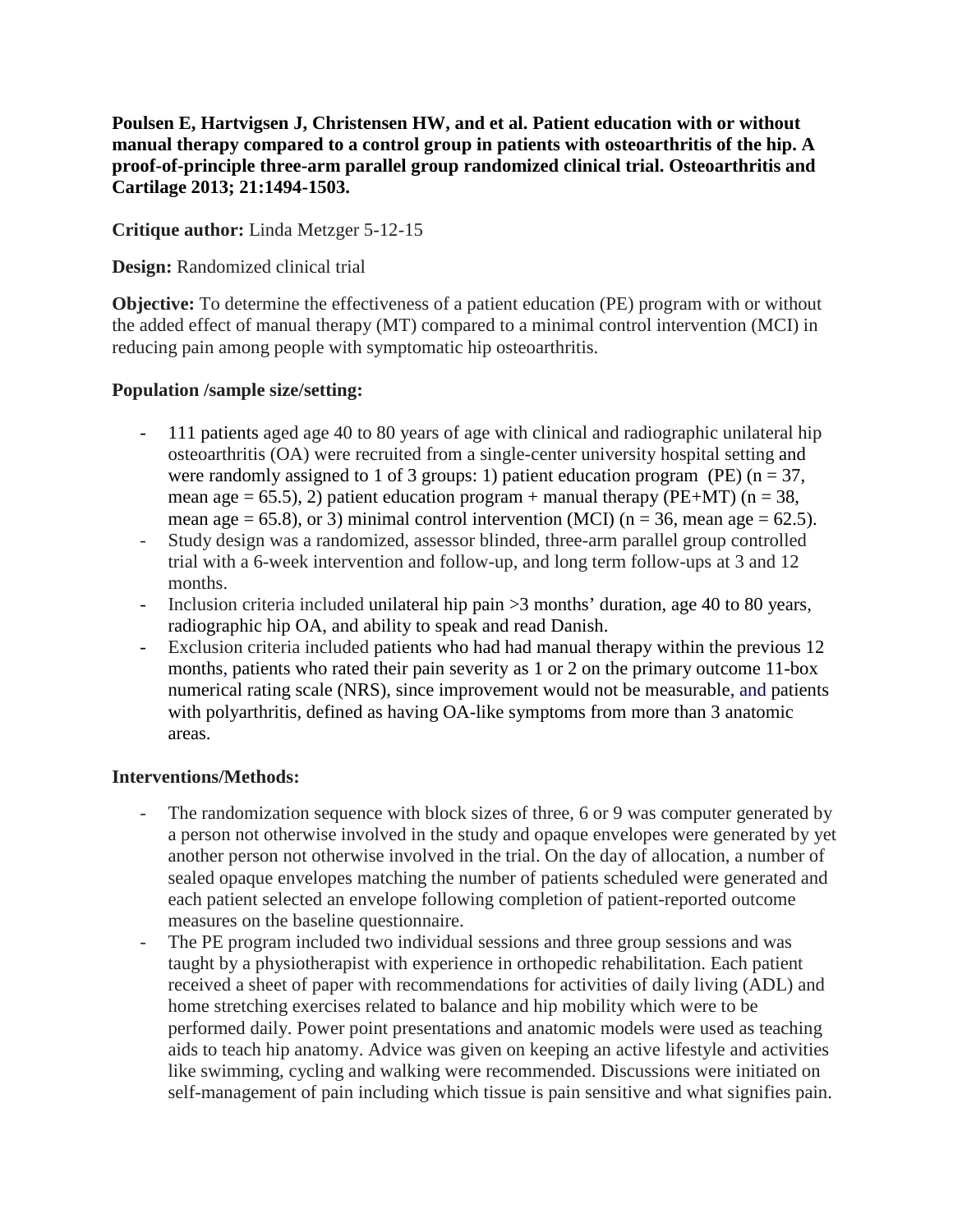- Manual therapy (MT) was administered by a chiropractor (author) with 20 years of clinical experience and 10 years of specific clinical and research interest in patients with hip OA. MT was scheduled twice a week for 15 to 25 minutes for the 6-week intervention period and treatment was individualized to each patient depending on examination findings. MT includes 3 different manual therapies: trigger point release therapy (TPPR), muscular stretching by muscle energy technique (MET) and joint manipulation. TPPR is given to obtain desensitization and muscular relaxation of trigger points through digital mechanical pressure. The aim of the MET is to obtain muscle relaxation and improve ROM through stretching. The aim of joint manipulation is to affect hip musculature and joint capsule through forceful distraction also known as high volume low amplitude (HVLA) thrusts. At end range of joint movement, the joint is distracted and an HVLA thrust is applied using manual force. The force and speed applied should be of a sufficient magnitude aimed at cavitation of the joint.
- The MCI group was given written advice on a home stretching program derived from the PE program by the project nurse, together with a 5 to 10 minute instruction. Patients were advised not to initiate or alter their use of pain medication or other treatment. The project nurse was not involved in the assessment of patients.
- Physical exams were performed by a blinded assessor and questionnaires were completed by participants at baseline and at 3 and 12 months. Patients were instructed not to reveal group allocation to the assessor, but blinding was not confirmed for all patients.
- The main analyses followed the intention-to-treat principle analyzing all patients "as randomized" including those who received hip surgery between 6 weeks and 12 months.
- Sample-size estimation calculations were based on detecting a 17-point difference in pain severity with a 2-sided 5% significance level, and 80% power. A sample size of 30 per group was determined. Allowing for drop-outs, total sample size was estimated to include a minimum of 106 patients.
- Only the comparisons  $PE$  vs MCI and  $PE + MT$  vs MCI with respect to the main outcome were considered as confirmative, and the comparison  $PE$  vs  $PE + MT$  was considered as explorative.
- Adherence, adverse events, co-interventions, and medication use were collected during treatment and via questionnaires administered during follow-up.

### **Main outcome measures:**

- One primary outcome variable was included (self-reported) to measure hip pain severity rated on an 11-box NRS (numeric rating scale) after 6 weeks of intervention. Patients were asked to rate the worst pain experienced during the previous week. Patients were followed for one year. Zero represents no pain and 11 is the worst possible pain.
	- The minimal clinically important difference (MCID) is estimated to be 15 points, but this study conservatively used 17 points.
- Secondary outcomes were;
	- Hip disability and Osteoarthritis Outcome Score (HOOS) range 0 to 100, worst to best;
	- patients' perceived global effect of interventions, percentage in each group having classified themselves as improved;
	- passive hip range of motion (ROM);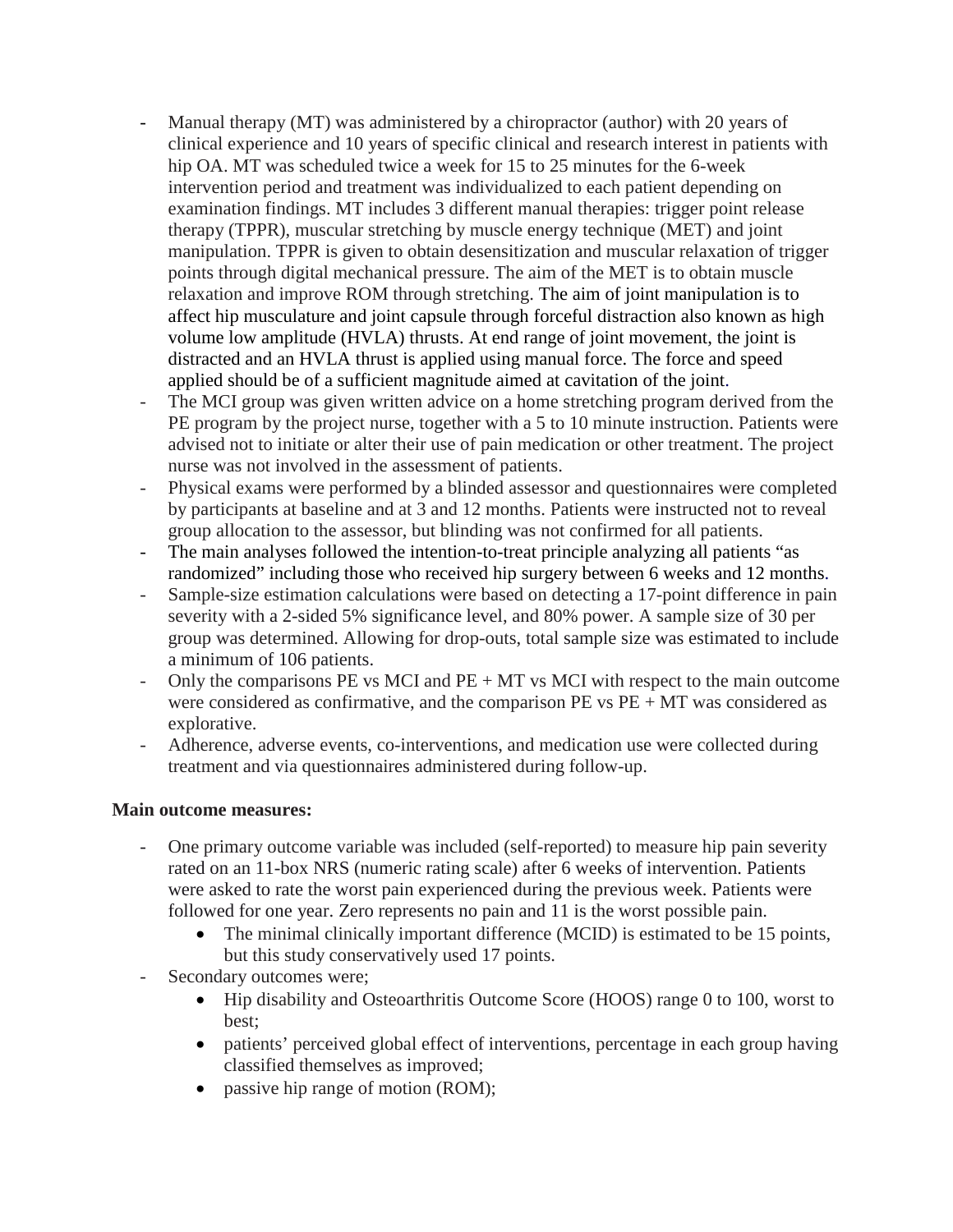- use of pain medication at 12 months;
- hip replacement surgery within the 12 month follow-up period.
- At 6 weeks follow-up, nine patients (8.1%) had withdrawn from the study. One patient from the PE group, and 4 each from the other 2 groups.
- The between-group differences for changes in pain were not significantly different. At the primary end point (6 weeks), no overall statistically significant differences were found between all three groups for mean pain severity (PE: 5.3 [SD 2.3], PE + MT: 3.4  $[SD 2.4]$ , MCI: 5.3  $[SD 1.7]$ , P = 0.058).
- For the pair-wise comparison, the  $PE + MT$  group achieved a 1.9 points greater pain reduction compared to the MCI (95%  $CI = 0.9$  to 2.9). No difference was found between the PE and MCI groups (95% CI = -1.0 to 1.0). Effect size for the PE  $+$  MT minus the MCI group was  $0.92$  (95% CI = 0.41 to1.42) and for the PE minus the MCI group, 0.02 (-0.49 to 0.46).
- At 12 months, the statistically significant difference favoring  $PE + MT$  was maintained.
- Differences between all three groups were significant for the HOOS subscales pain, function in sport, and hip-related quality of life (QoL), but not for the subscales of symptoms and function in daily living (ADL). All HOOS subscales demonstrated clinically relevant and statistically significant superiority for the  $PE + MT$  group when compared to the MCI group: 17 points (95% CI 11 to 23) for Pain; 13 points (95% CI 5 to 20) for Symptoms; 14 points (95% CI 7 to 22) for ADL; 17 points (95% CI 8 to 25) for Sport, and 13 points (95% CI 6 to 20) for QoL. Mean differences between PE and MCI were small and not statistically significant. Effect sizes for HOOS subscales for  $PE + MT$ minus MCI ranged between 0.75 and 1.08. For ROM measurements, neither overall nor pair-wise comparisons were statistically significant.
- The exploratory analysis of the difference between  $PE$  and  $PE + MT$  groups at 6 weeks showed that the  $PE + MT$  group was able to reduce pain severity with a clinically relevant difference of 1.9 points compared to PE alone (95%  $CI = 0.8$  to 2.9). The effect size was 0.79 (95%  $CI = 0.30$  to 1.27) showing statistically significant and clinically relevant reductions in pain. The same pattern was demonstrated for all HOOS subscales with effect sizes ranging from 0.72 to 0.97.
- For patients' perceived global effect of intervention at 6 weeks, 76.5% of patients in the PE + MT group had classified themselves as improved compared to 22.2% in the PE group, and 12.5% in the MCI group.

### **Authors' conclusions:**

- **T**he results of this clinical trial demonstrated that a 6-week patient education and manual therapy (PE and MT) intervention did confer a statistically significant and clinically relevant pain reduction with a large effect size when compared to the control group receiving a minimal intervention of home stretching in patients with hip osteoarthritis.
- No difference in reducing pain was found when comparing PE alone to the minimal intervention (MCI).
- For primary care patients with OA of the hip, a combined intervention of MT and PE was more effective than a MCI.
- The effectiveness of manual therapy in reducing pain in people with hip OA may be explained by the physical components of joint manipulation (forceful traction), opposed to just mobilization.